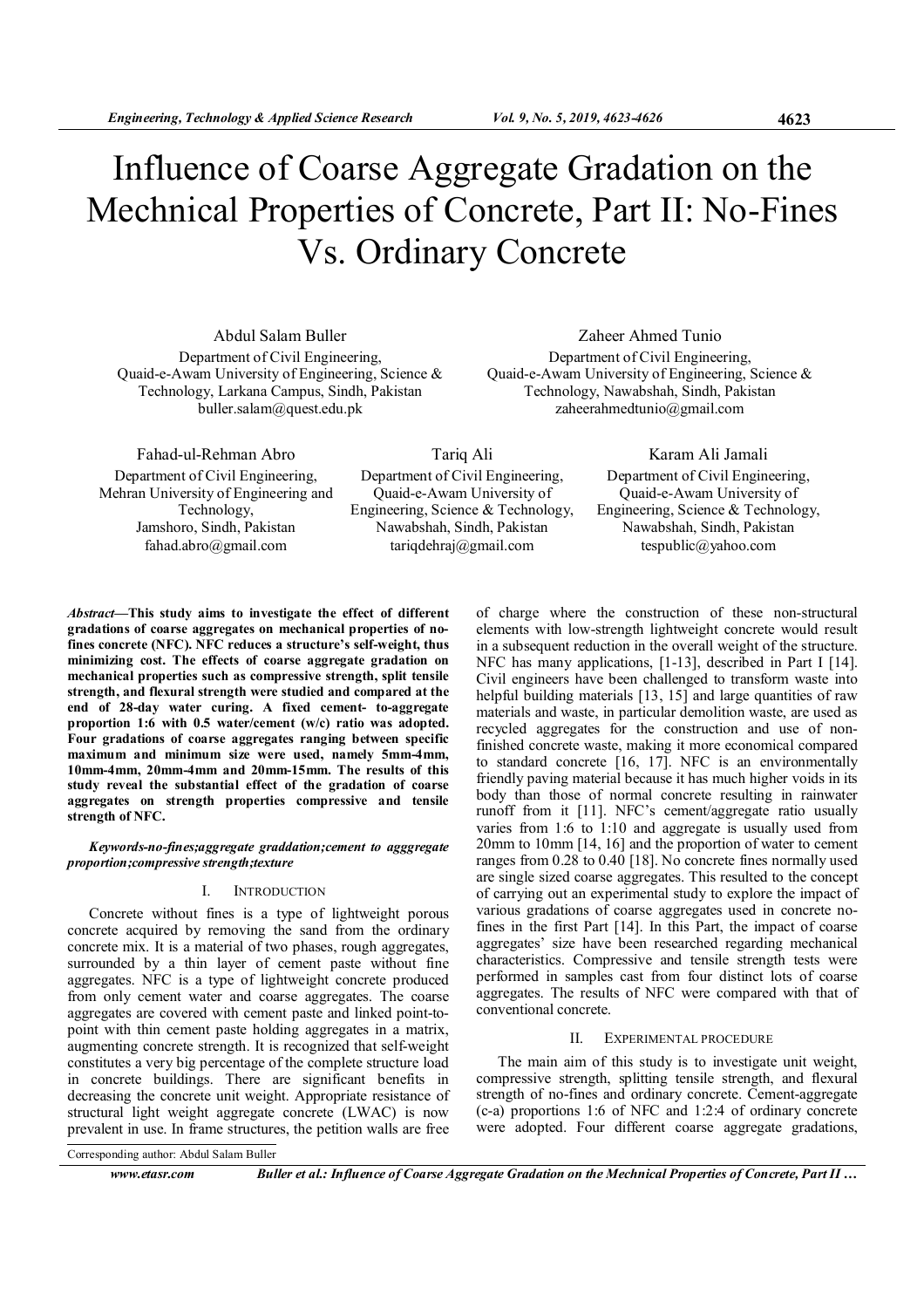namely 5mm-4mm, 10mm-4mm, 20mm-4mm, and 20mm-15mm, were used. NFC and ordinary concrete were cast with 0.5 w/c ratio. Ordinary Portland cement (OPC) as per standard of ASTM C150 was used to manufacture the specimens of both concretes. Crushed stones obtained from the local market were used as coarse aggregates. They were washed, air dried to SSD, and sieved accordingly to achieve each specified aggregate gradation. Potable water was used for casting and curing of all specimens. All the ingredients of each respective mix were batched accordingly following the proper mixing procedure in an electric operated mixer and were cast accordingly. A total number of 20 cube specimens for NFC and 20 for ordinary concrete (NC) of standard size of 150mm×150mm×150mm, 20 cylinders for NFC and NC of standard size of 150mm×300mm and 20 prisms for NFC and NC of standard size of 100mm×100mmx500mm were cast. The specimens were demoulded after 24 hours of casting and were kept in a curing tank up for 28 days. Before testing the specimens for compressive, splitting tensile, and flexural strength, all the specimens were weighed to determine their unit weight. To determine compressive, splitting tensile, and flexural strength, the cubes, cylinders, and prisms were tested in a universal testing machine (UTM) (see Part I [14] for more UTM testing pictures). The ultimate loads at the failure of specimens were recorded. Five cubes, cylinders, and prisms for NFC and NC were cast from each batch. The ultimate compressive, splitting tensile and flexural strength, and the unit weight of each of the five specimens was measured and the average was used as the final value.



Fig. 1. Specimens under curing

III. RESULTS AND DISCUSSION

A. Compressive Strength of NFC

The results of average compressive strength are presented in Table I.

www.etasr.com Buller et al.: Influence of Coarse Aggregate Gradation on the Mechnical Properties of Concrete, Part II …

| TABLE I. | AVERAGE COMPRESSIVE STRENGTH AND UNIT WEIGHT |
|----------|----------------------------------------------|
|          | <b>OF NFC</b>                                |

| S.No. | Aggregate<br>gradation (mm) | c-a<br>proportion | w/c<br>ratio | Compressive<br>strength (MPa) | Unit weight<br>$(\text{kg/m}^3)$ |
|-------|-----------------------------|-------------------|--------------|-------------------------------|----------------------------------|
|       | 5-4                         | 1:6               | 0.5          | 4.9                           | 1687                             |
|       | 10-4                        | 1:6               | 0.5          | 8.2                           | 1843                             |
|       | $20 - 4$                    | 1:6               | 0.5          | 9.8                           | 1891                             |
|       | $20 - 15$                   | l:6               | 0.5          |                               | 1735                             |

## B. Splitting Tensile Strength of NFC

The results of average splitting tensile strength are presented in Table II.

| <b>TABLE II.</b> | AVERAGE SPLITTING TENSILE STRENGTH AND UNIT |  |
|------------------|---------------------------------------------|--|
|                  | WEIGHT OF NFC                               |  |

| S.No. | Aggregate<br>gradation (mm) | c-a<br>proportion | w/c<br>ratio | <b>Splitting tensile</b><br>strength (MPa) | Unit weight<br>$(kg/m^3)$ |
|-------|-----------------------------|-------------------|--------------|--------------------------------------------|---------------------------|
|       | 5-4                         | l:6               | 0.5          | 0.6                                        | 1687                      |
|       | 10-4                        | 1:6               | 0.5          |                                            | 1843                      |
|       | $20 - 4$                    | 1:6               | 0.5          |                                            | 1891                      |
|       | $20 - 15$                   | !∶6               | 0.5          |                                            | 1735                      |

## C. Flexural strength of NFC

The results of average flexural strength are presented in Table III.

| TABLE III. | AVERAGE FLEXURAL STRENGTH AND UNIT WEIGHT OF |
|------------|----------------------------------------------|
|            | <b>NFC</b>                                   |

| S.No. | Aggregate<br>gradation (mm) | c-a<br>proportion | w/c<br>ratio | Flexural<br>strength (MPa) | Unit weight<br>$(kg/m^3)$ |
|-------|-----------------------------|-------------------|--------------|----------------------------|---------------------------|
|       | $(5-4)$                     | 1:6               | 0.5          |                            | 1687                      |
|       | $(10-4)$                    | 1:6               | 0.5          | 2.4                        | 1843                      |
|       | $(20-4)$                    | 1:6               | 0.5          | 3.8                        | 1891                      |
|       | $(20-15)$                   | 1:6               | 0.5          | 2 i                        | 1735                      |



Fig. 2. View of a prism sample before and after testing in UTM

## D. Compressive strength of NC

The results of average compressive strength are presented in Table IV.

TABLE IV. AVERAGE COMPRESSIVE STRENGTH AND UNIT WEIGHT OF ORDINARY CONCRETE

| <b>S.No.</b> | Aggregate<br>gradation (mm) proportion | Mix   | w/c<br>ratio | Compressive<br>strength (MPa) | Unit weight<br>$(kg/m^3)$ |
|--------------|----------------------------------------|-------|--------------|-------------------------------|---------------------------|
|              | 5-4                                    | 1:2:4 | 0.5          |                               | 2339                      |
|              | $0 - 4$                                | 1:2:5 | 0.5          | 29                            | 2366                      |
|              | $(20-4)$                               | 1:2:4 | 0.5          | 30.4                          | 2445z                     |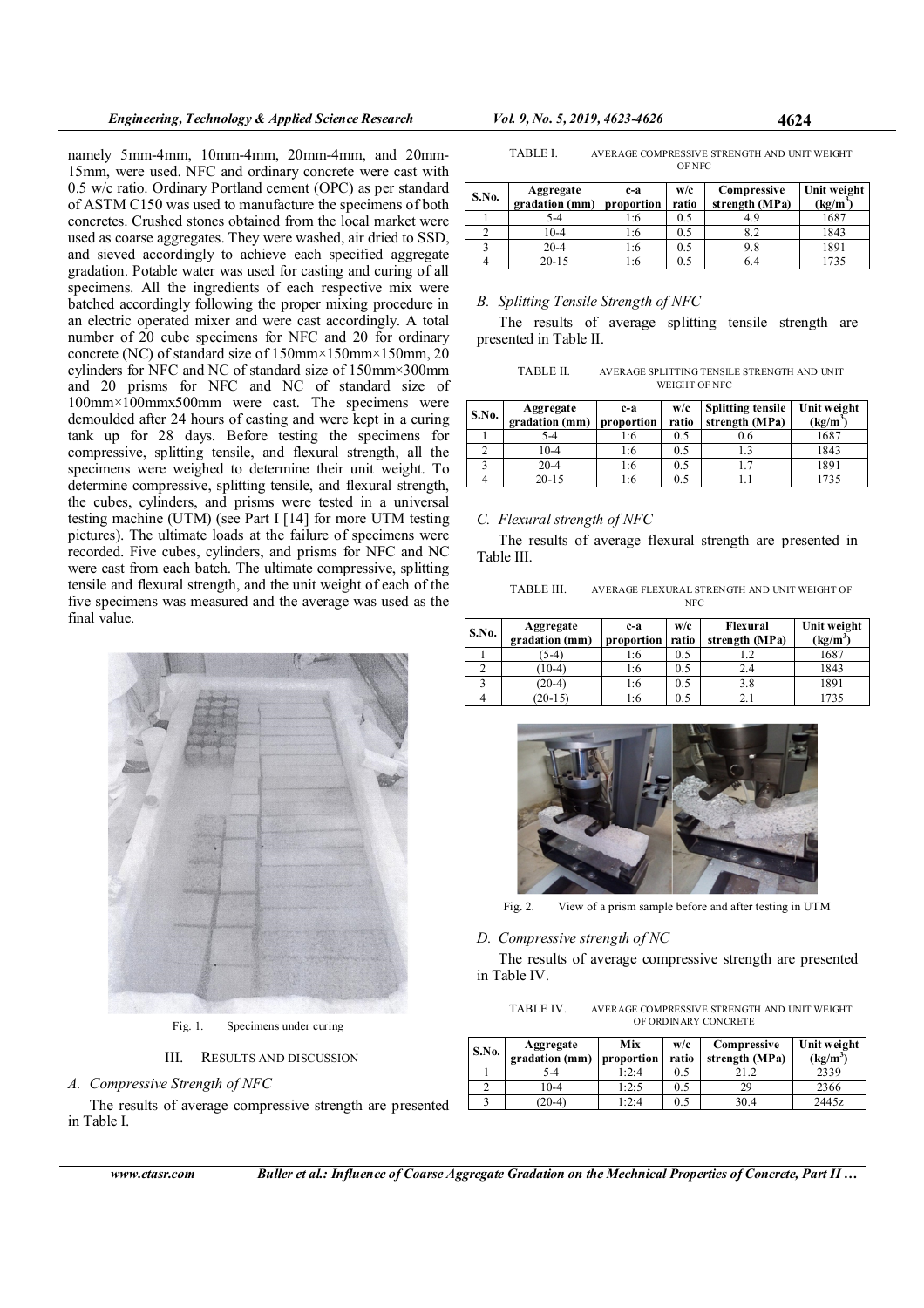#### E. Splitting Tensile Strength of NC

The results of average splitting tensile strength are presented in Table V.

| S.No. | Aggregate<br>gradation<br>(mm) | $c-a$<br>proportion | w/c<br>ratio | <b>Splitting tensile</b><br>strength (MPa) | Unit<br>weight<br>$(kg/m^3)$ |
|-------|--------------------------------|---------------------|--------------|--------------------------------------------|------------------------------|
|       | $5 - 4$                        | 1:2:4               | 0.5          | 2.2                                        | 2339                         |
|       | $10 - 4$                       | 1:2:4               | 0.5          | 2.7                                        | 2366                         |
|       | $20 - 4$                       | 1:2:4               | 0.5          | 3.4                                        | 2445                         |

TABLE V. AVERAGE SPLITTING TENSILE STRENGTH AND UNIT WEIGHT OF ORDINARY CONCRETE

# F. Flexural strength of NC

The results of average compressive strength are presented in Table VI.

TABLE VI. AVERAGE FLEXURAL STRENGTH AND UNIT WEIGHT OF ORDINARY CONCRETE

| S.No. | Aggregate<br>gradation<br>(mm) | c-a<br>proportion | w/c<br>ratio | Flexural<br>strength<br>(MPa) | Unit<br>weight<br>$(kg/m^3)$ |
|-------|--------------------------------|-------------------|--------------|-------------------------------|------------------------------|
|       | $5 - 4$                        | 1:2:4             | 0.5          | 3.4                           | 2339                         |
|       | $10-4$                         | 1:2:4             | 0.5          | 3.5                           | 2366                         |
|       | $20 - 4$                       | 1:2:4             | 0.5          | 3.8                           | 2445                         |







Fig. 4. Compressive, spilitting tensile, and flexural strength of NC vs. aggregate gradation and c-a proportion at 0.5 w/c ratio

The results reveal the pronounced effect of aggregate gradation and c-a proportion on the compressive strength. Figures 3-4 depict the effect of various course aggregate gradations on the compressive, splitting tensile, and flexural strength of NFC and NC. The significant effect of aggregate gradation is self-evident from the Tables' values and Figures. NFC manufactured with 20mm-4mm gradation exhibited the and the NFC with 5mm-4mm gradation yielded the lowest compressive, splitting tensile, and flexural strength of the respective group of NFC having the same c-a 1:6 proportion and 0.5 w/c ratio. On the other hand, 20mm-4mm had high compressive, splitting tensile, and flexural strength at 1:2:4 mix proportion and 0.5 w/c ratio. This infers the significance of aggregate gradation, c-a proportion on the compressive strength, splitting tensile strength, and flexural strength of both NFC and NC.



Fig. 5. Comparision between unit weight of NFC and NC

## G. Unit Weight

Table I also shows the values of average unit weight of NFC produced with different aggregate gradation, 1:6 c-a proportion and 0.5 w/c ratio. The 20mm-4mm coarse aggregate gradation had  $1891\text{kg/m}^3$  and the 5mm-4mm coarse aggregate gradation had  $1687 \text{kg/m}^3$  unit weight respectively. The difference between the maximum and minimum values of unit weight is calculated to be only 12.1% while the difference percentage of NFC and NC is 33%.The unit weight of NFC is slightly affected due to variation in aggregate gradation, c-a proportion and w/c ratio but without any significant trend regarding those parameters. This may be observed in Figure 5 where the unit weight values are compared graphically.

### IV. CONCLUSION

- Aggregate gradation significantly affects compressive, splitting tensile, and flexural strength of NFC.
- A difference of 50%, 64% and 68% was observed between the maximum and minimum compressive, splitting tensile, and flexural strength respectively of NFC due to variation in aggregate gradation and c-a proportion.
- NFC produced with 20mm-4mm gradation 1:6 c-a proportion and 0.5 w/c ratio exhibited the highest compressive strength of 9.8MPa.